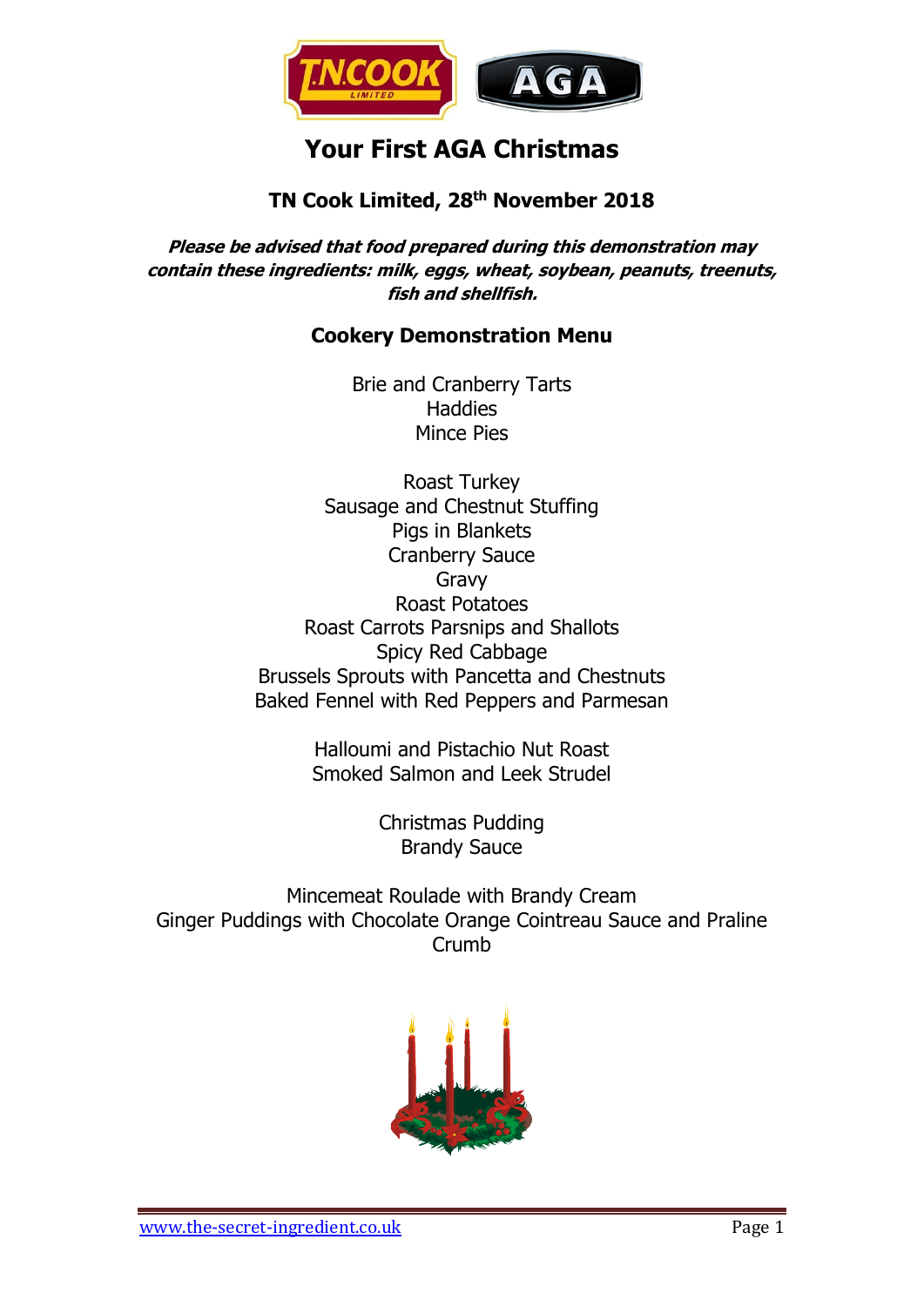# **ROAST TURKEY**

Consult The Complete AGA Cook Book by Mary Berry and Lucy Young, page 64 (or The AGA Book by Mary Berry, page 52) as supplied with your new AGA cooker for timings – Slow roasting, Fast roasting or Medium roasting in the Baking Oven (3 and 4 oven owners).

Wipe the turkey with kitchen paper and be sure to remove the giblets – use them to make stock for the gravy. A turkey can be around five times bigger than a chicken, so season it generously, both inside the cavity and outside to ensure the meat is well flavoured. Stuff the neck end with your favourite stuffing and the cavity with onion, halved lemon and herbs. Do not stuff the central cavity or truss the turkey, as this will prevent heat from penetrating and circulating. Cover with bacon rashers and allow it to come up to room temperature before cooking (about 1 hour). To test whether your turkey is cooked, pierce the thickest part of the thigh with a skewer. The juices should run golden and clear with no trace of pink. Or you can insert a cooking thermometer into the thickest part of the breast. The temperature should read 72C or above. Allow the turkey to rest for 30 minutes to 1 hour before carving – cover with foil and leave in a warm place, Warming Plate or next to the AGA.

See [www.agaliving.com](http://www.agaliving.com/) for further information and videos!

# **GRAVY**

The AGA Book page 85, The Complete AGA Cookbook, page 100.

#### **ROAST POTATOES**

The AGA Book page 73, The Complete AGA Cookbook, page 139. AGA Total Control and AGA 60 owners use the floor grid on the floor of the Roasting Oven.

#### **SPICY RED CABBAGE**

The AGA Book page 80, The Twelve Days of AGA Christmas by Sarah Whitaker, page 23.

#### **PIGS IN BLANKETS**

Wrap cocktail sausages in stretched rashers of streaky bacon. Thread onto skewers and grill at the top of the Roasting Oven.

#### **BREAD SAUCE and CRANBERRY SAUCE**

The AGA Book page 86, The Twelve Days of AGA Christmas, pages 14 and 15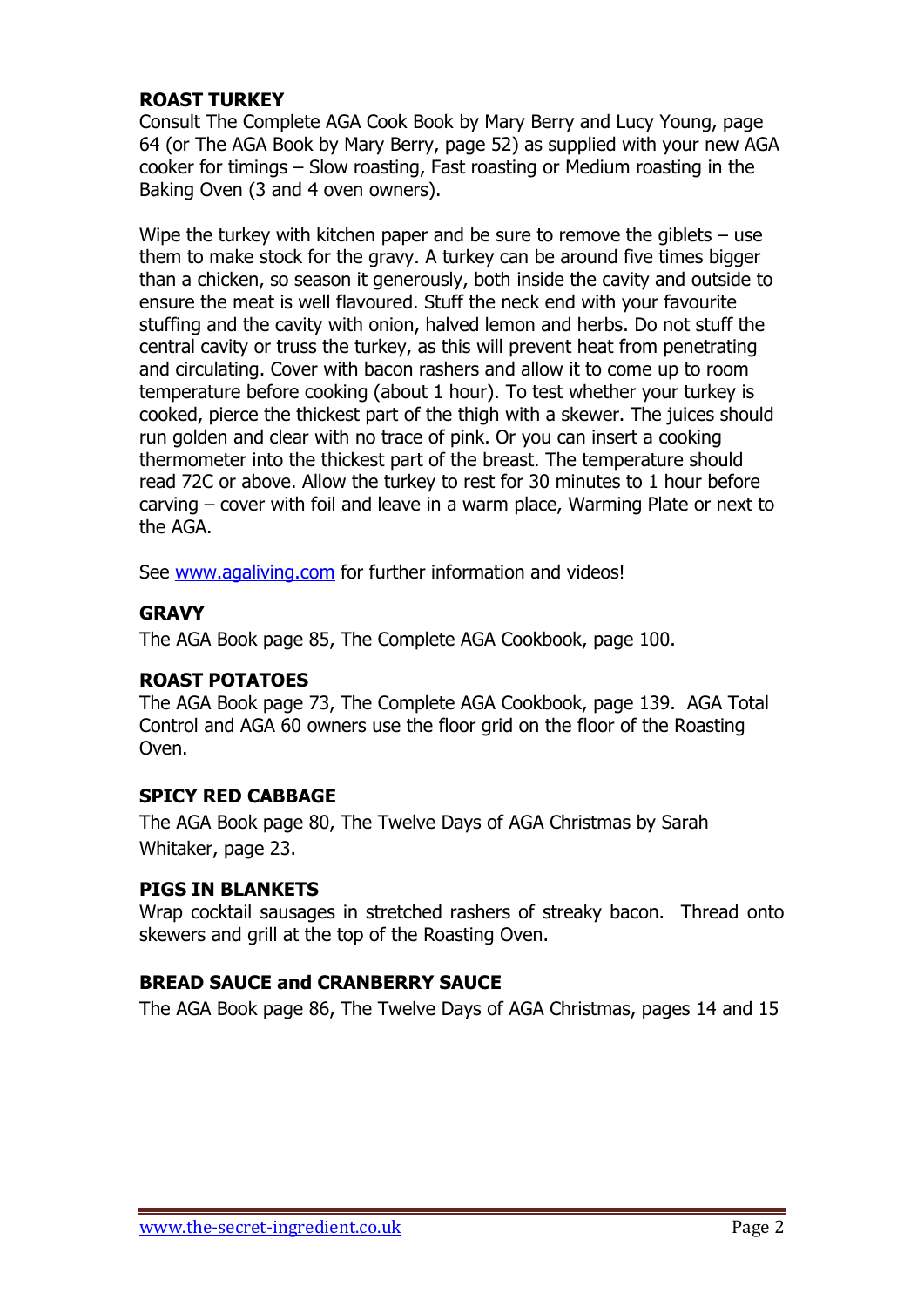#### **BACON AND CHESTNUT STUFFING Ingredients**

2 tbsp rapeseed oil 4 tbsp parsley, chopped 1 large onion, finely chopped 100g cooked chestnuts, roughly chopped 2 rashers streaky bacon, roughly chopped Grated rind of a lemon 2 cloves garlic, crushed 1 egg yolk 454g pack of sausagemeat salt and freshly ground black pepper 160g breadcrumbs

# **Method**

Heat the oil in a frying pan on the simmering plate and cook the onion, bacon and garlic for 5 minutes until softened. Transfer to a bowl. Add the sausagemeat, breadcrumbs, parsley, chestnuts, lemon rind, egg yolk and seasoning. Knead the mixture to ensure all +ingredients are well blended. Roll into equal-sized balls, place on a baking tray and cook in the roasting oven for 45 mins. Alternatively, place the stuffing in the neck end of the turkey.

# **ROAST CARROTS, PARSNIPS AND SHALLOTS**

#### **Ingredients**

2 tbsp rapeseed oil 4 carrots, peeled and cut on the diagonal 3 parsnips, peeled and cut on the diagonal 8 banana shallots, peeled and quartered 40g butter 35g soft light brown sugar 20ml chicken stock salt and freshly ground black pepper chopped parsley, for garnish

# **Method**

Heat the oil in a large frying pan on the simmering plate. Add all the vegetables, butter and sugar. Cook for five minutes or until the sugar starts to caramelise and change colour. Add the chicken stock and seasoning. **2 oven AGA:** Transfer to Simmering Oven for about half an hour.

**3, 4 and 5 oven AGA:** Transfer to the Baking Oven for 15-20 minutes. Garnish with parsley to serve.

# **BAKED FENNEL WITH RED PEPPERS AND PARMESAN**

The Complete AGA Cookbook page 134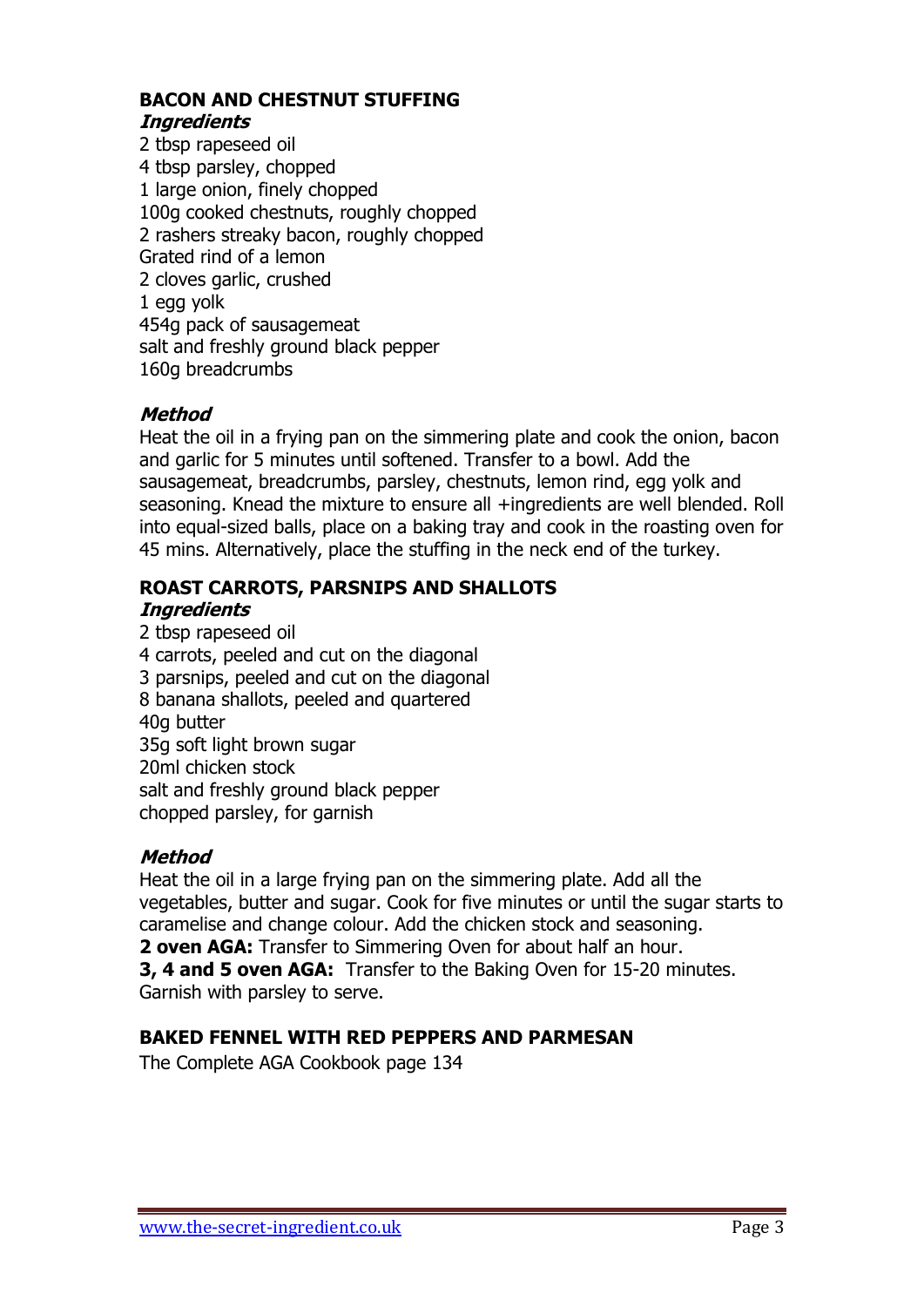# **BRUSSELS SPROUTS WITH PANCETTA AND CHESTNUTS**

# **Ingredients**

1kg Brussels sprouts 250g pancetta, cut into 1cm cubes 1tbsp rapeseed oil 30g butter 100g whole cooked chestnuts, chopped 60ml Marsala freshly ground black pepper

# **Method**

Place the sprouts in a saucepan with a tsp of salt, cover with boiling water and place on the boiling plate for 5-10 mins, until tender, then drain. In a large frying pan, cook the pancetta in the oil on the simmering plate until crisp. Add the butter and chestnuts, then transfer the pan to the boiling plate and add the Marsala, letting it bubble. Put in the sprouts and combine well, seasoning to taste.

# **CHRISTMAS PUDDING**

The AGA Book, page 123, The Twelve Days of AGA Christmas, page 24

# **BRANDY SAUCE**

The Twelve Days of AGA Christmas, page 23

## **GINGER PUDDING WITH CHOCOLATE ORANGE COINTREAU SAUCE AND PRALINE CRUMB**

Festive Recipes by Angela Gray, page 132

#### **MINI BRIE AND CRANBERRY TARTS**

#### **Ingredients**

100g plain flour Half a jar of cranberry jelly or sauce 50g butter, plus extra for greasing 150g soft brie or camembert or goat's cheese, sliced into discs, £1 coin thickness 1-2 tbsp cold water

#### **Method**

Grease one (or two if you have them) mini muffin tin(s). Rub the butter into the flour and enough water to bind it together. Alternatively, use a food processor to make the pastry or buy a sheet of ready-rolled shortcrust pastry. Roll out the pastry to 2-3 mm thickness. Cut out small circles with a pastry cutter and press gently into the mini muffin tin. Spoon a small amount of cranberry sauce or jelly into each pastry case and top with a disc of cheese. (Take care not to overfill). Place into the roasting oven on the third set of runners for 20 minutes or until they are set and golden.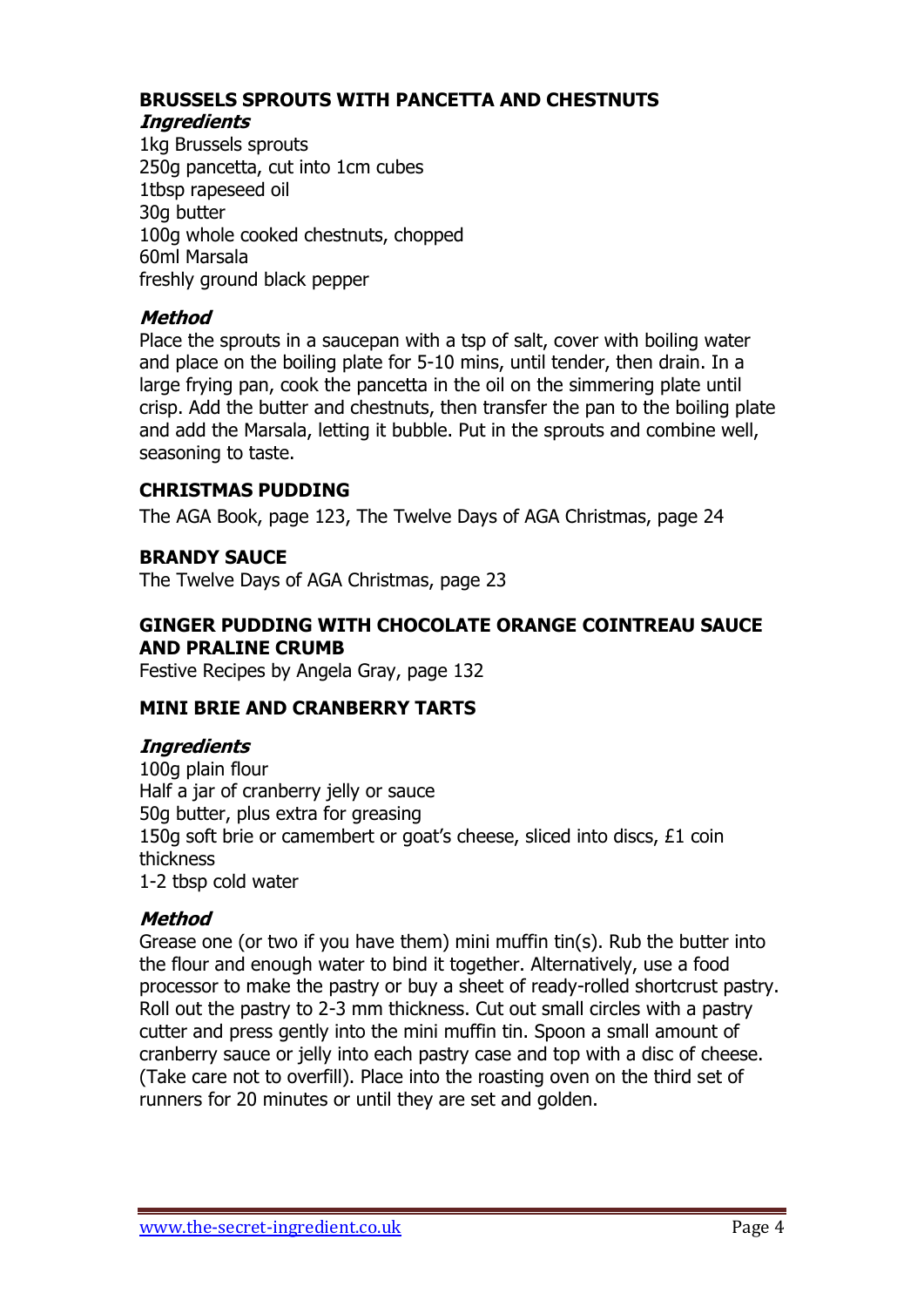# **MINCE PIES Mincemeat**

Makes 3 x 300g jars

# **Ingredients**

- 130g Bramley apple 35g nibbed almonds zest of 1 lemon 35g mixed peel zest of 1 orange 35ml brandy juice of <sup>1</sup>/<sub>2</sub> orange 35ml sherry 35g glace cherries, chopped 65g vegetable suet 85g dark brown Muscovado sugar 3g mixed spice 85g light soft brown sugar pinch of salt 70g sultanas pinch of grated nutmeg 70g currants pinch of cinnamon 100g raisins
- 

# **Method**

Peel, core and dice the apple and place in a small pan. Cook on the simmering plate for a few minutes until the apple begins to soften. Remove from the heat and allow to cool completely. Place the glace cherries in a bowl with all the other ingredients. Add the cooled apple. Mix together until well combined. Spoon the mincemeat into sterilised jars\*, leaving a 1cm gap at the top. Place a disc of baking parchment over the top, seal and label. Store in a cool cupboard and leave to mature for at least 2-3 weeks before using.

\*To sterilise jars: wash thoroughly in hot, soapy water. Rinse well then place jars and lids upside down in the simmering oven for 30 minutes. Turn the oven off and leave the jars to cool.

#### **Pastry**

To get ahead – you can make your pastry and store in the fridge, wrapped in clingfilm or up to three days or in the freezer for up to three months. Makes 24 mini mince pies or 12 normal size Roasting Oven

#### **Ingredients**

150g/6 oz plain flour 100g/4 oz butter 2 tbsp cold milk 2 tbsp caster sugar

Well-greased bun tin

#### **Method**

Sieve the flour and caster sugar into a bowl. Rub in the butter until it reaches the consistency of breadcrumbs. Add the milk and mix to form a firm dough. (This can be done in a food processor but take not to overmix as this makes the pastry tough!). Wrap the dough in clingfilm and leave to firm up in the fridge for about an hour. Roll out pastry thinly and cut into 12 rounds with 6cm cutter (or 24 with 5cm cutter if making mini versions). Press gently into the tin and place a teaspoon of mincemeat into the centre of each. For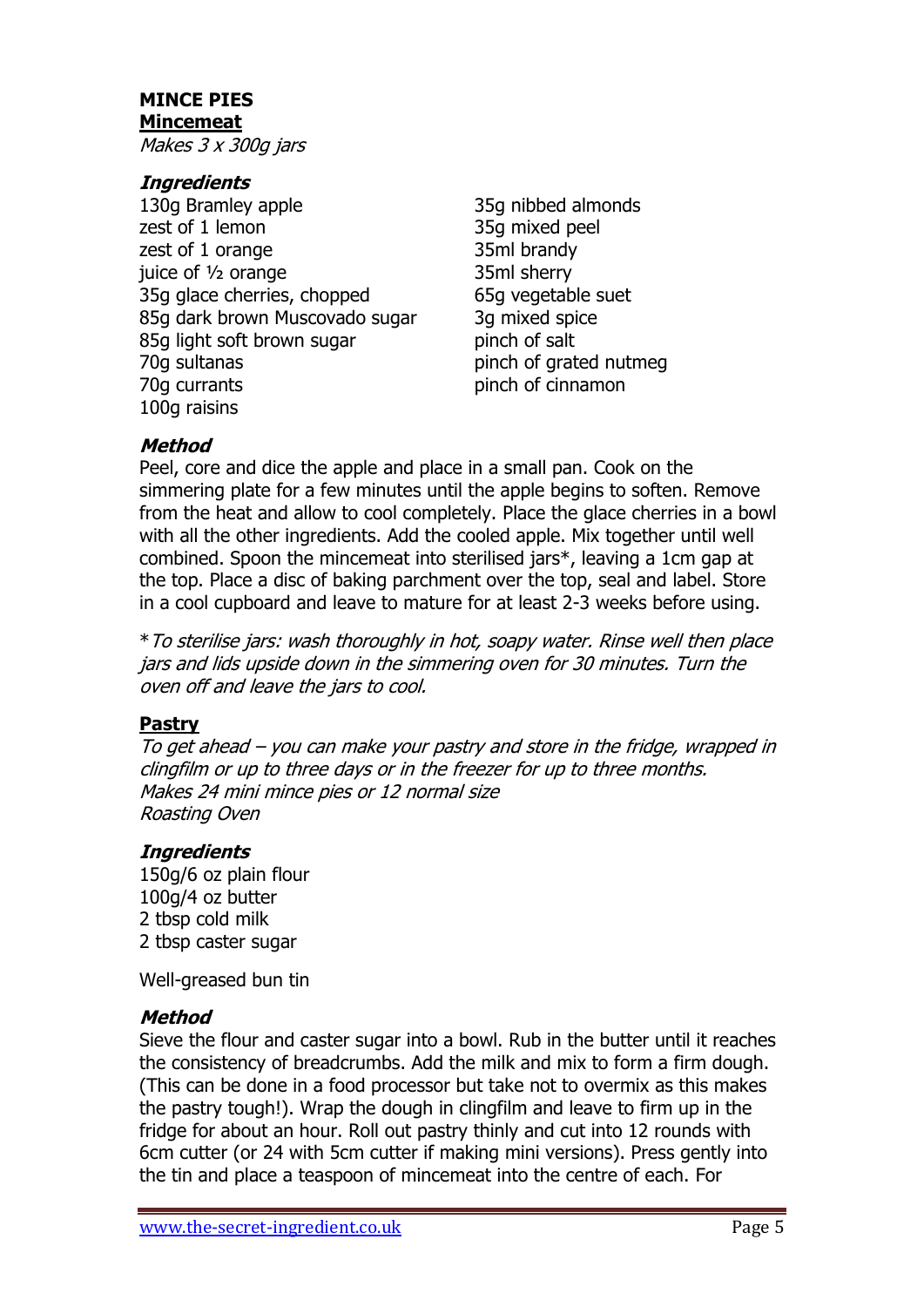normal size: cut 12 rounds with 5cm cutter for lids. Brush edges of tops and bottoms with water and press the lids gently on to seal. For mini size: cut 24 star shapes and place on top of each pie. Brush tops with eggwash or milk and place tin on the fourth set of runners in the roasting oven for 15-20 minutes (normal size), or 10 minutes (mini size) until pale golden brown. Cool in the tin for 10 minutes before easing gently out with a round-edged knife and leave to cool completely on a wire cooling rack.

Dust with icing sugar to serve

# **MINCEMEAT ROULADE WITH BRANDY CREAM**

#### **Ingredients**

5 medium eggs, separated 2 tbsp brandy 250g caster sugar 3 tbsp icing sugar 1 tsp vanilla extract 225g mincemeat 100g self-raising flour 350ml double cream

#### **Method**

Line a rectangular swiss roll tin (approx. 35 x 25cm) with bake-o-glide or baking parchment. Place the egg yolks, caster sugar and vanilla in a bowl and beat for 6-8 minutes until the mixture has doubled in volume and is thick and creamy. In a separate clean bowl whisk the egg whites with a pinch of salt until they form stiff peaks. Using a metal spoon, fold the mincemeat and selfraising flour into the egg yolk and sugar mixture. Gently fold in the egg whites. Pour into the swiss roll tin and place in the top oven at 160C for 18-20 minutes or until golden brown and firm in the centre.

Place a large sheet of baking parchment on your worktop. Tip the roulade onto the parchment and peel off the bake-o-glide or parchment. Using a sharp knife, make a shallow cut about 2 cm in along one of the short edges. Roll the roulade up, using the paper to help you and allow to cool completely.

#### **To make the filling**:

whisk the double cream in a large bowl until thick, then fold in the brandy and icing sugar to taste.

#### **To assemble the roulade**:

When cool, unroll the roulade and use a palette knife to spread the brandy cream over the roulade. Re-roll the roulade, dust with icing sugar and place on a serving plate.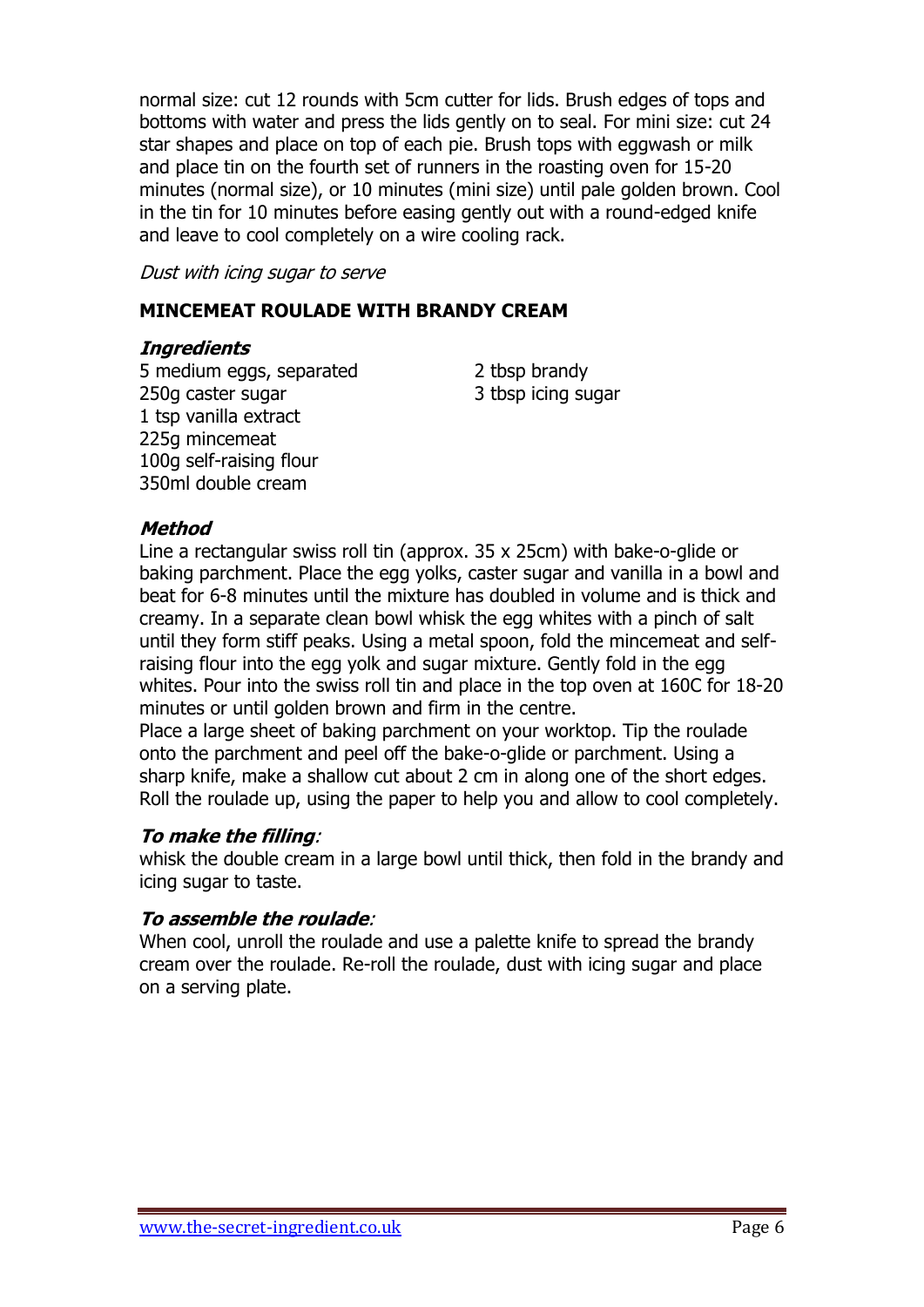# **SMOKED SALMON AND LEEK STRUDEL**

## **Ingredients**

4 tbsp olive oil 1 lemon, juice of half, plus half cut into wedges 6 banana shallots, finely sliced 100g smoked salmon, roughly chopped 4 leeks, cut into 1cm slices 4 filo pastry sheets 100ml dry cider plain flour to dust 100ml light cream cheese flatleaf parsley, chopped, to garnish

## **Method**

Put 1 tbsp olive oil into a frying pan and heat on the simmering plate. Add the shallots and leeks and fry gently for 10 mins until starting to soften. Move to the boiling plate and add the cider. Allow to bubble for a couple of minutes and then stir in the cream cheese and lemon juice. Move back to the simmering plate until the vegetables are tender. Remove from the heat and stir in the smoked salmon. Season with black pepper.

Lay a sheet of filo pastry on a Bake-O-Glide lined baking tray, flat Portmeirion dish or cold shelf. Brush with oil and repeat with the other three sheets of pastry. Spoon the salmon and leek mixture along the centre of the pastry lengthways, leaving a 4cm border at each end. Fold over one of the long edges of pastry to over the filling, then fold in the short ends. Finally roll the strudel onto the rest of the pastry to fully enclose it. Brush with the remaining oil and bake on the grid shelf on the floor of the roasting oven for 25-30 minutes until golden and crisp. Sprinkle with parsley and serve with the lemon wedges.